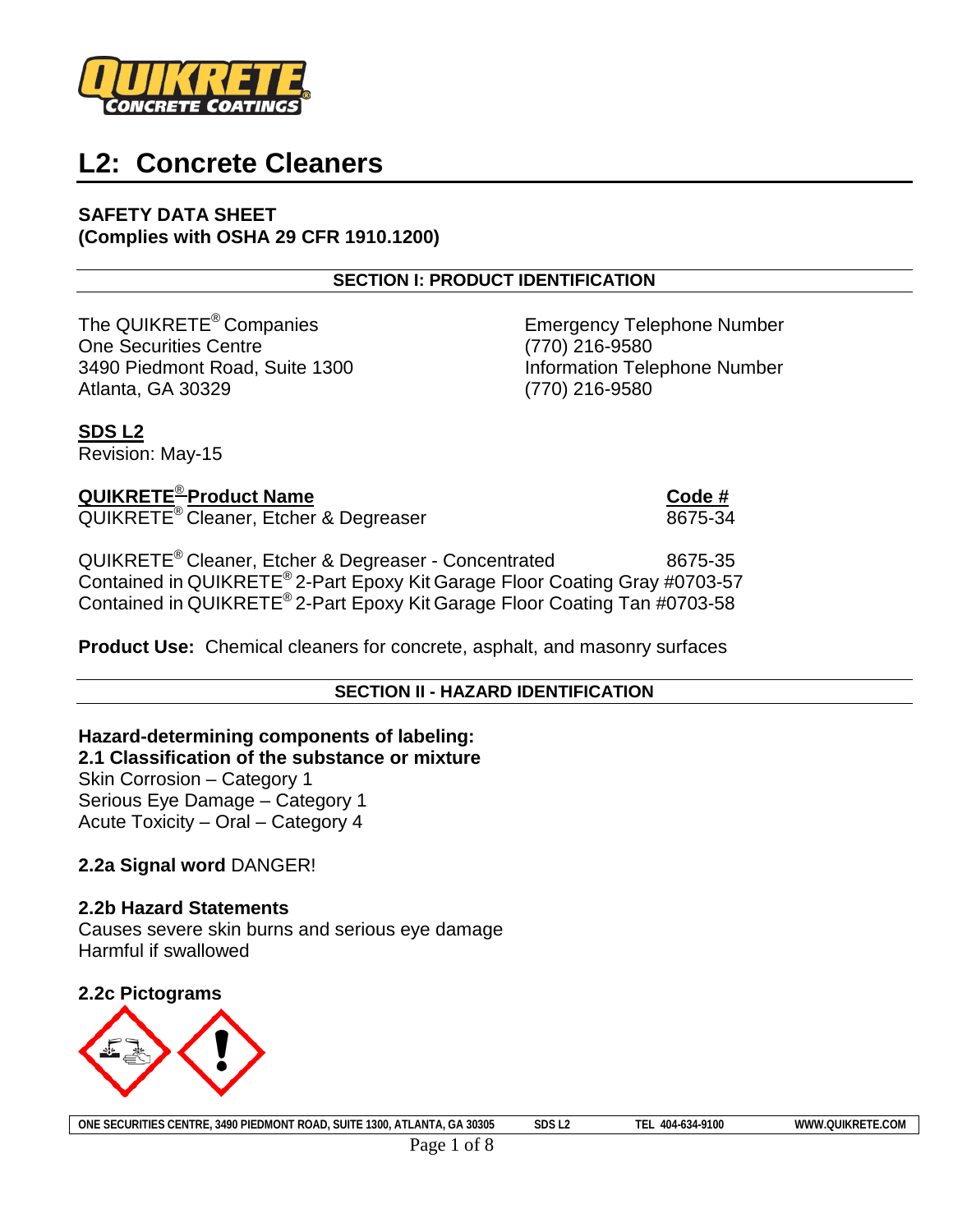

# **2.2d Precautionary statements**

Do not handle until all safety precautions have been read and understood.

Wear protective gloves, eye protection, and protective clothing.

Do not eat, drink or smoke when using this product.

Wash thoroughly after handling.

Use only in a well-ventilated area.

Do not breathe fumes.

If swallowed: Rinse mouth. Do NOT induce vomiting.

If inhaled: Remove person to fresh air and keep comfortable for breathing.

If in eyes: Rinse cautiously with water for several minutes. Remove contact lenses, if present and easy to do. Continue rinsing.

If on skin (or hair): Remove immediately all contaminated clothing and wash before re-use. Rinse skin or hair with water.

If significant skin irritation or rash occurs: get medical advice or attention.

# **Immediately seek medical advice or attention if symptoms are significant or persist.**

Store in a well-ventilated place. Keep container tightly closed. Dispose of contents/containers in accordance with all regulations.

# **2.3 Additional Information**

# **2.3a HNOC – Hazards not otherwise classified:** Not applicable

**2.3b Unknown Acute Toxicity**: None **2.3C WHMIS Classification**

Class D2B – Skin/Eye Irritant Class E – Corrosive Material

2.3d Label Elements According To WHMIS **Hazard Symbols**



**Signal Word** DANGER!

| <b>SECTION III - HAZARDOUS INGREDIENTS/IDENTITY INFORMATION</b>          |                   |                  |                  |  |  |
|--------------------------------------------------------------------------|-------------------|------------------|------------------|--|--|
| <b>Hazardous Components</b>                                              | CAS No.           | % by Weight      |                  |  |  |
| Water                                                                    | 7732-18-5         | 70-90            |                  |  |  |
| Mineral Salt of an Organic Amide                                         | 506-89-8          | $20 - 40$        |                  |  |  |
| ONE SECURITIES CENTRE, 3490 PIEDMONT ROAD, SUITE 1300, ATLANTA, GA 30305 | SDS <sub>L2</sub> | TEL 404-634-9100 | WWW.OUIKRETE.COM |  |  |
| Page 2 of 8                                                              |                   |                  |                  |  |  |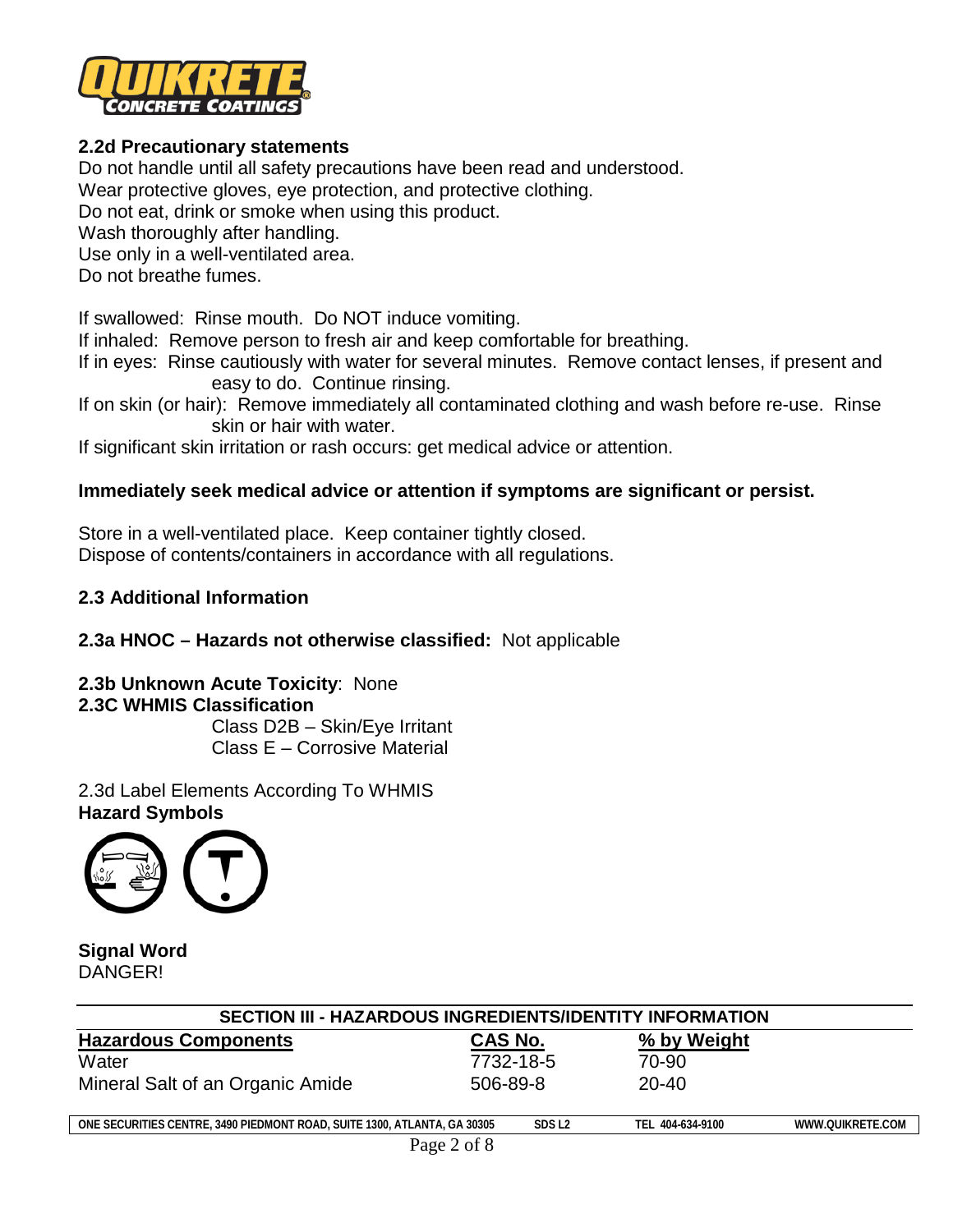

\*The concentrations ranges are provided due to batch-to-batch variability. None of the constituents of this mixture are of unknown acute toxicity.

# **SECTION IV – FIRST AID MEASURES**

#### **4.1 Description of the first-aid measures General information:**

**After inhalation:** Remove person to fresh air. If breathing is difficult, administer oxygen. If not breathing, give artificial respiration. In case of unconsciousness, place patient stably in side position for transportation.

**After skin contact:** Wash skin with cool water and pH-neutral soap or a mild detergent. If significant skin irritation or rash occurs: get medical advice or attention.

**After eye contact:** Rinse cautiously with water for several minutes. Remove contact lenses, if present and easy to do. Continue rinsing.

**After swallowing:** Do not induce vomiting. If conscious, have the victim drink plenty of water and call a physician immediately. Never give anything by mouth to an unconscious person.

# **4.2 Most important symptoms/effects, acute and delayed**

**Inhalation:** None known

**Skin contact:** None known

**Eye Contact:** Causes serious eye damage.

**Ingestion:** Harmful if swallowed.

# **4.3 Indication of immediate medical attention and special treatment needed**:

Immediately seek medical advice or attention if symptoms are significant or persist.

#### **SECTION V - FIRE FIGHTING MEASURES**

**5.1 Flammability of the Product:** Product does not support combustion.

**5.2 Suitable extinguishing agents:** Treat for surrounding material

**5.3 Special hazards arising from the substance or mixture:** Dried product is capable of burning. Combustion products are toxic. Contact with metals may evolve flammable hydrogen gas. Heating above 230 <sup>o</sup>F results in an exothermic decomposition with rapid release of carbon dioxide gas.

**5.3a Products of Combustion:** May include CO, CO<sub>2</sub> and other toxic gases or vapors.

**5.3b Explosion Hazards in Presence of Various Substances:** Non-explosive in presence of shocks

# **SECTION VI – ACCIDENTAL RELEASE MEASURES**

**6.1 Personal precautions, protective equipment and emergency procedures:** Avoid contact with skin, eyes or clothing.Wear personal protective equipment (See section VIII). Keep unprotected persons away.

| 30305<br>-----<br><b>ON</b><br><b>CURE</b><br>$\Lambda$ <sub>NI</sub><br>----<br>$\overline{\phantom{a}}$<br>3490 PIF<br>$-$<br>$\overline{\phantom{a}}$<br>Sup<br>EDMON<br>tre<br>ROAL<br>. 2UL<br>'IES<br>∪°⊾ت<br>$\mathbf{u}$<br>$. \mathsf{L} \mathsf{P}$<br>эŀ<br>LAIV | SDS L2 | 404-634-9100<br>. . | $\sim$<br>.<br>uikr'<br><b>NWW</b><br>- 18<br>$\sim$ |
|-----------------------------------------------------------------------------------------------------------------------------------------------------------------------------------------------------------------------------------------------------------------------------|--------|---------------------|------------------------------------------------------|
|-----------------------------------------------------------------------------------------------------------------------------------------------------------------------------------------------------------------------------------------------------------------------------|--------|---------------------|------------------------------------------------------|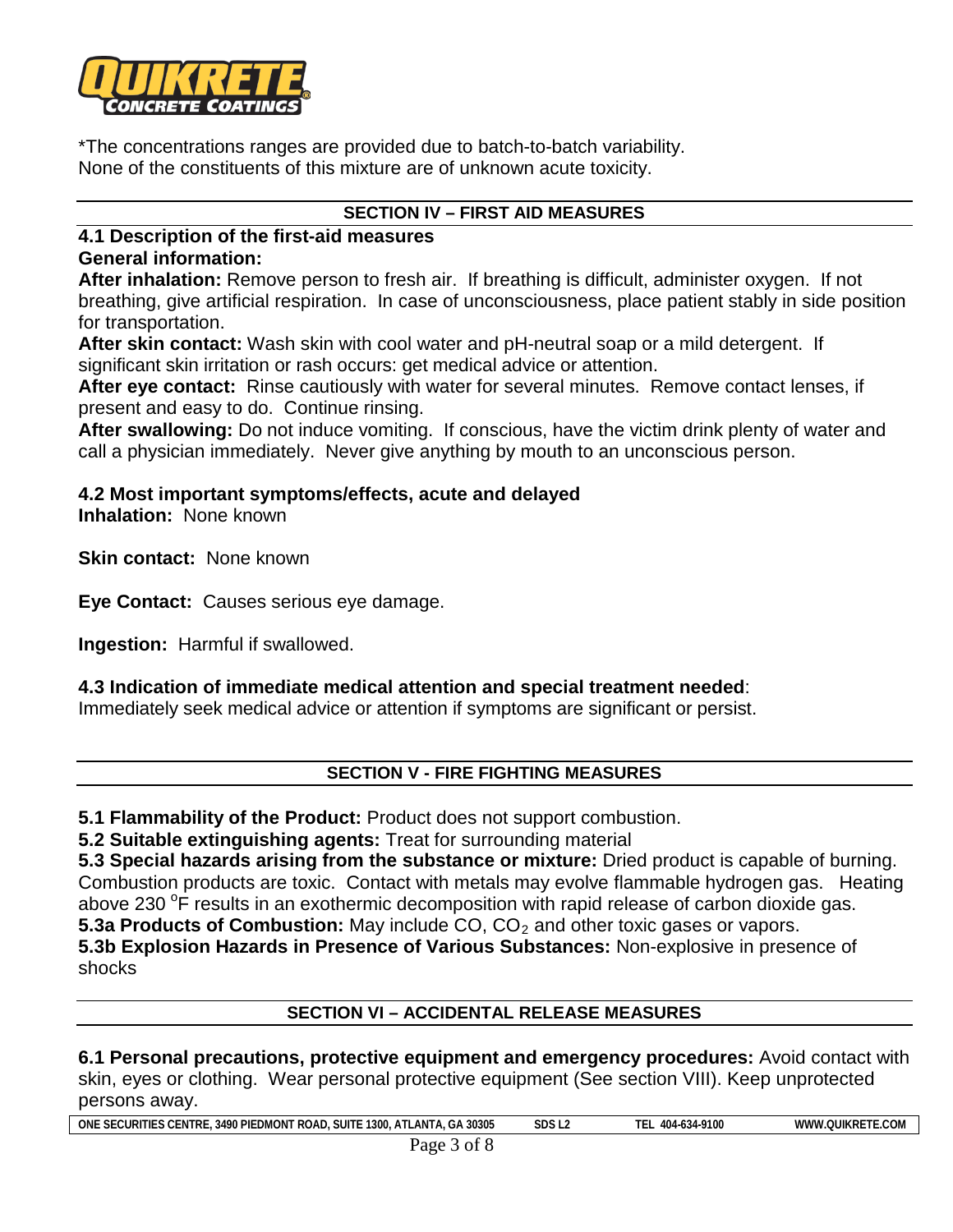

# **6.2 Methods and material for containment and cleaning up:**

Do not allow to enter sewers/ surface or ground water. Dispose of unwanted materials and containers properly in accordance with all regulations.

#### **SECTION VII - PRECAUTIONS FOR SAFE HANDLING AND STORAGE**

#### **7.1 Handling**

**Precautions for safe handling:** Ensure good ventilation/exhaustion at the workplace. Wear appropriate PPE (See section 8). Do not mix with other chemical products, except as indicated by the manufacturer. Do not get in eyes, on skin or clothing

#### **7.2 Storage**

**Requirements to be met by storerooms and receptacles:** No special requirements. **Information about storage in one common storage facility:** Not required. **Further information about storage conditions:** Keep out of the reach of children. Keep container

tightly closed.

**8.1 Components with limit values that require monitoring at the workplace:**

Hazardous Components CAS No. PEL (OSHA) TLV (ACGIH)<br>mg/M<sup>3</sup> mg/M<sup>3</sup>

 $mq/M^3$ 

None

# **8.2 Exposure Controls**

Use ventilation adequate to keep exposures below recommended exposure limits.

#### **8.3 General protective and hygienic measures**

Keep away from foodstuffs, beverages and feed. Immediately remove all soiled and contaminated clothing. Wash hands before breaks and at the end of work. Avoid contact with the eyes and skin.

#### **8.3a Personal protective equipment**

#### **Protection of hands**:

Wear gloves of adequate length to offer appropriate skin protection from splashes. Nitrile, Butyl and PVC gloves have been found to offer adequate protection for incidental contact.

#### **Eye protection:**

Wear approved eye protection - properly fitted splash-proof chemical safety glasses.

#### **Respiratory protection:**

Not required with expected use.

# **SECTION IX - PHYSICAL/CHEMICAL CHARACTERISTICS**

#### **General Information**

**ONE SECURITIES CENTRE, 3490 PIEDMONT ROAD, SUITE 1300, ATLANTA, GA 30305 SDS L2 TEL 404-634-9100 WWW.QUIKRETE.COM**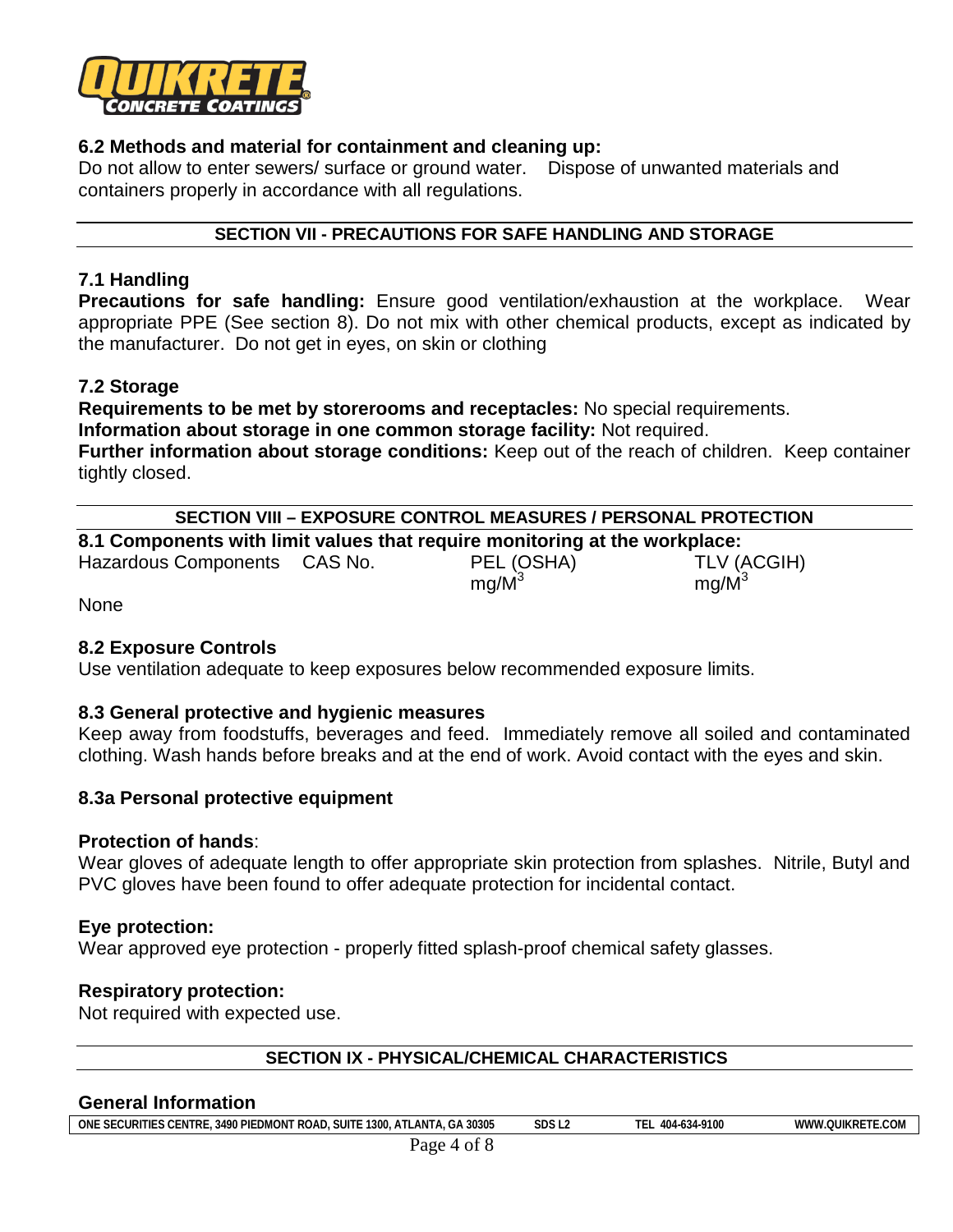

Color: Pale yellow Odor: None **pH-value at 20°C (68 °F):** <1 (10%) **Boiling point/Boiling range:** C (212  $\degree$ F) **Flash point:**  $C( >212 °F)$ **Auto igniting:** Product is not self-igniting **Vapor pressure at 21°C (70°F)** Not available **Density at 25°C (77 °F):** 1.17

| <b>Solubility in / Miscibility with</b> |           |
|-----------------------------------------|-----------|
| Water:                                  | Soluble   |
| <b>VOC content:</b>                     | 0 g/L VOC |

# **SECTION X – STABILITY AND REACTIVITY**

#### **10.1 Reactivity**

No dangerous reaction known under conditions of normal use.

#### **10.2 Chemical stability**

Stable under normal storage conditions.

# **10.3 Possibility of hazardous reaction**

Contact with hypochlorites releases chlorine gas. Contact with aluminum or other reactive metals may release hydrogen gas.

#### **10.4 Thermal decomposition / conditions to be avoided**

Extremes of temperature and direct sunlight.

#### **10.5 Incompatible materials**

Sodium hypochlorite (or other hypochlorites). Reactive metals such as aluminum, zinc and tin.

# **10.6 Hazardous Decomposition or By-products**

May include  $CO$ ,  $CO<sub>2</sub>$  and other toxic gases or vapors

# **SECTION XI – TOXICOLOGICAL INFORMATION**

**11.1 Exposure Routes:** Skin contact, eye contact, inhalation, or ingestion.

# **11.2 Symptoms related to physical/chemical/toxicological characteristics:**

**Skin contact:** Pain, redness, blistering, and possible chemical burn.

**Eye Contact:** Causes serious eye damage. Symptoms may include discomfort or pain, redness, swelling of the conjunctiva and tissue damage. Eye contact may cause permanent damage.

**Inhalation:** Nasal discomfort and coughing. Irritation or damage to the mucus membranes of the respiratory tract.

**Ingestion:** Harmful if swallowed. Ingestion may cause pain, nausea, vomiting and diarrhea. Damage or chemical burns to mouth, throat and stomach.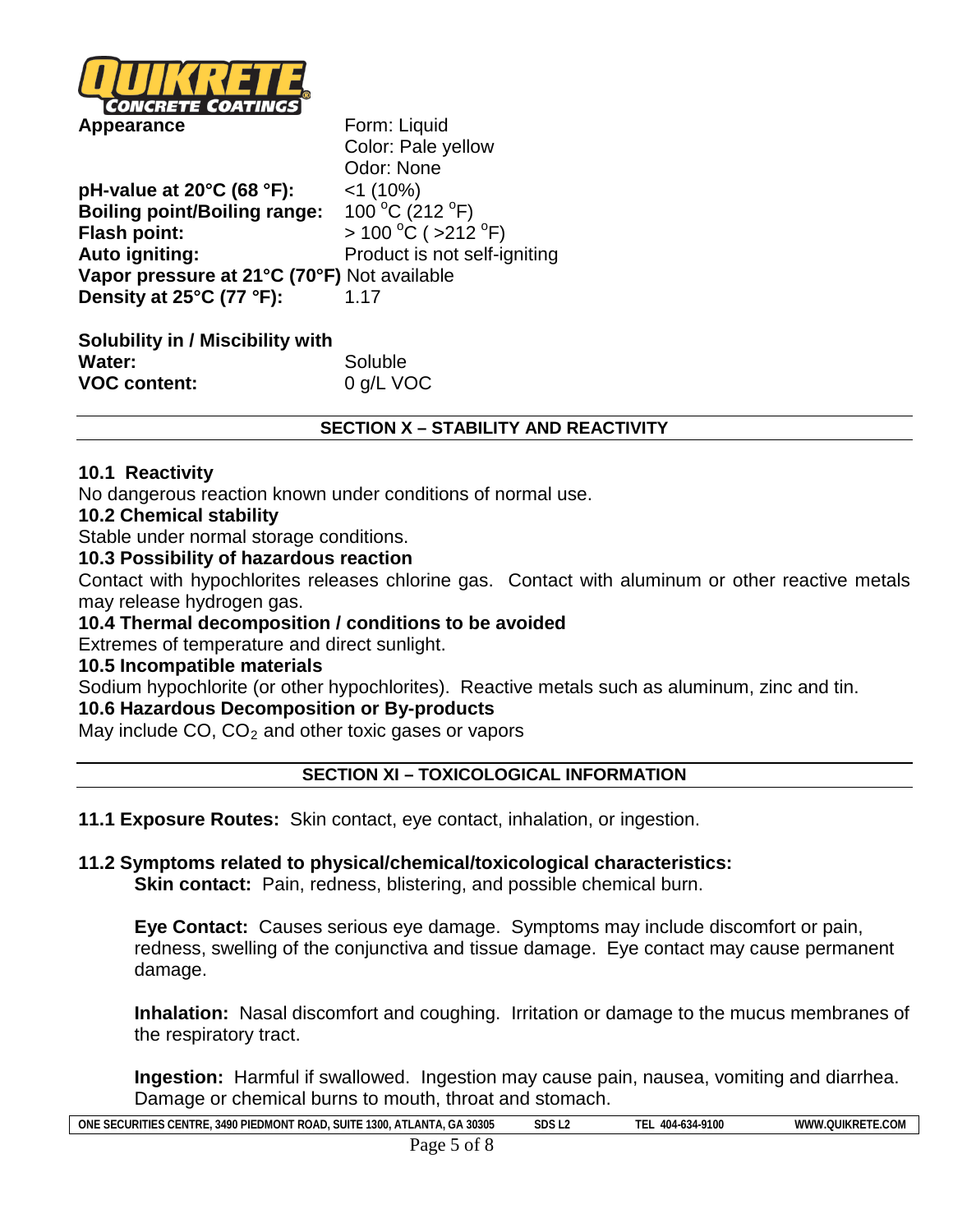

#### **11.3 Delayed, immediate and chronic effects of short-term and long-term exposure Short Term**

Skin Corrosion/Irritation: Causes severe skin burns. Serious Eye Damage/Irritation: Causes serious eye damage. Respiratory Sensitization: Not available Skin Sensitization: Not Available Aspiration Hazard: Not available

# **Long Term**

Carcinogenicity: Not available Germ Cell Mutagenicity: Not available Reproductive Toxicity: Not available Synergistic/Antagonistic Effects: Not available.

# **SECTION XII – ECOLOGICAL INFORMATION**

# **12.1 Ecotoxicity**

Do not allow undiluted product or large quantities of it to reach ground water, water course or sewage system. Must not reach bodies of water or drainage ditch undiluted or un-neutralized

# **12.2 Persistence and degradability**

No further relevant information available.

#### **12.3 Bioaccumulative potential:**

No further relevant information available.

#### **12.4 Mobility in soil**

No further relevant information available.

#### **12.5 Other Adverse Effects**

No further relevant information available.

#### **SECTION XIII – DISPOSAL CONSIDERATIONS**

#### **13.1 Waste Disposal Method**

This product is classified as a hazardous waste under the authority of the RCRA (40CFR 261) or CERCLA (40CFR 117&302). Disposal must be made in accordance with local, state and federal regulations. US EPA Waste Number D002.

#### **13.2 Other disposal considerations Uncleaned packaging**

**Recommendation:** Disposal must be made in accordance with local, state and federal regulations. **Recommended cleansing agent:** Water, if necessary with cleansing agents.

| <b>SECTION XIV - TRANSPORT INFORMATION</b>                               |                   |                  |                  |  |  |
|--------------------------------------------------------------------------|-------------------|------------------|------------------|--|--|
| ONE SECURITIES CENTRE, 3490 PIEDMONT ROAD, SUITE 1300, ATLANTA, GA 30305 | SDS <sub>L2</sub> | TEL 404-634-9100 | WWW.OUIKRETE.COM |  |  |
| Page 6 of 8                                                              |                   |                  |                  |  |  |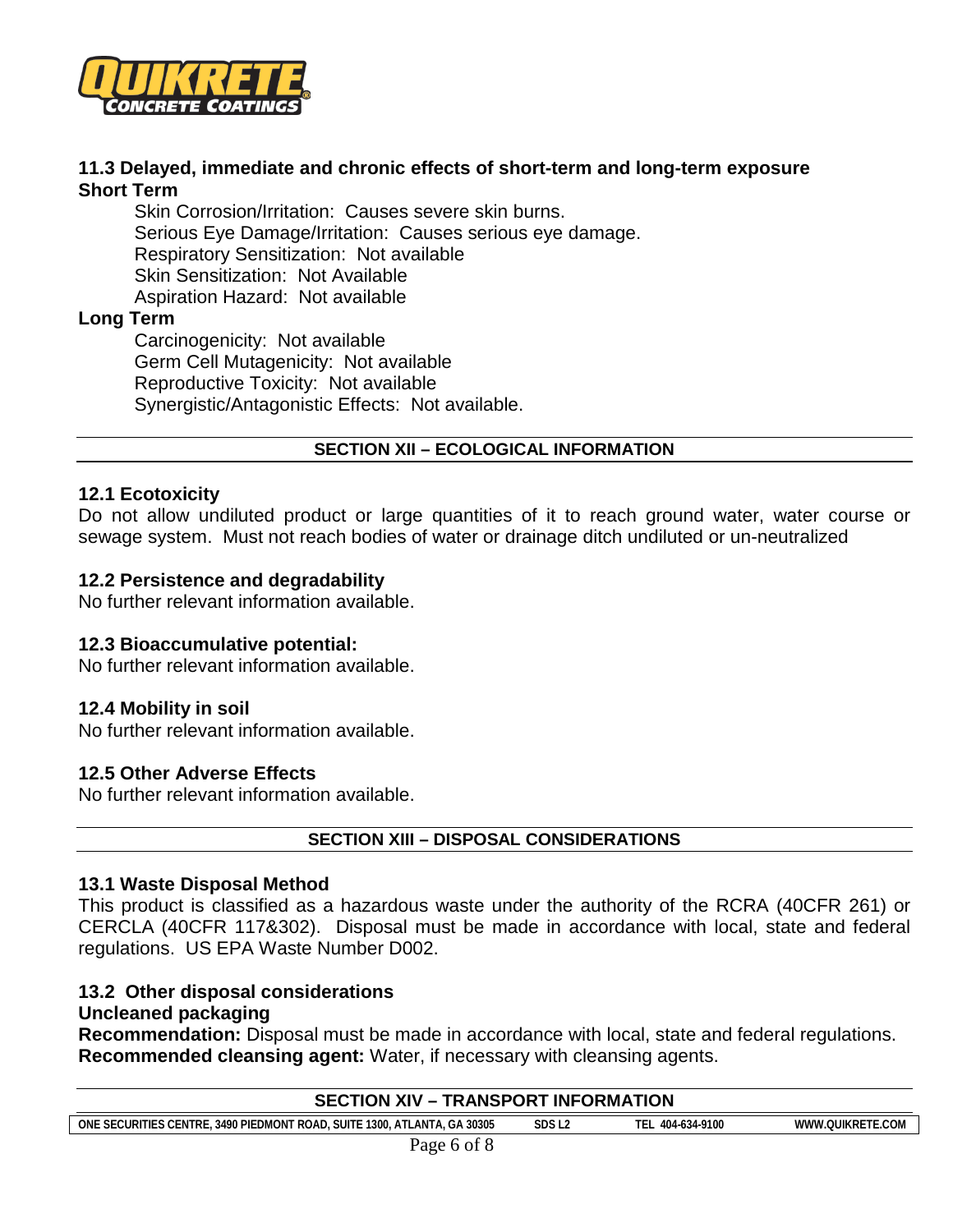

**UN-Number** Not Regulated UN1760 **UN proper shipping name** Not Regulated Corrosive Liquid, N.O.S. **Transport Hazard Class(es)** Not Regulated 8 **Packing Group (if applicable)** Not Regulated II

**DOT (U.S.) TDG (Canada)**

**14.1 Environmental hazards:** Not Available

**14.2 Transport in bulk according to Annex II of Marpol 73/78 and the IBC Code** Not available

#### **14.3 Special precautions for user**

Do not handle until all safety precautions have been read and understood.

# **SECTION XV – OTHER REGULATORY INFORMATION**

# **15.1 Safety, Health and Environmental Regulations/Legislations specific for the chemical**

# **Canada**

**WHMIS Classification:** Considered to be a D2A and D2B hazardous material under the Hazardous Products Act as defined by the Controlled Products Regulations and subject to the requirements of Health Canada's Workplace Hazardous Material Information (WHMIS). This document complies with the WHMIS requirements of the Hazardous Products Act (HPA) and the CPR.

# **15.2 US Federal Information**

#### **SARA 302/311/312/313 Components**

No chemicals in this material are subject to the reporting requirements of SARA Title III, Section 302, 311, 312 or 313.

#### **15.3 State Right to Know Laws**

#### **California Prop. 65 Components**

**WARNING:** This product does not contain chemicals known to the State of California to cause cancer and birth defects or other reproductive harm.

#### **15.4 Global Inventories**

**DSL** All components of this product are on the Canadian DSL list. **TSCA No.:** All constituents are listed in the TSCA inventory.